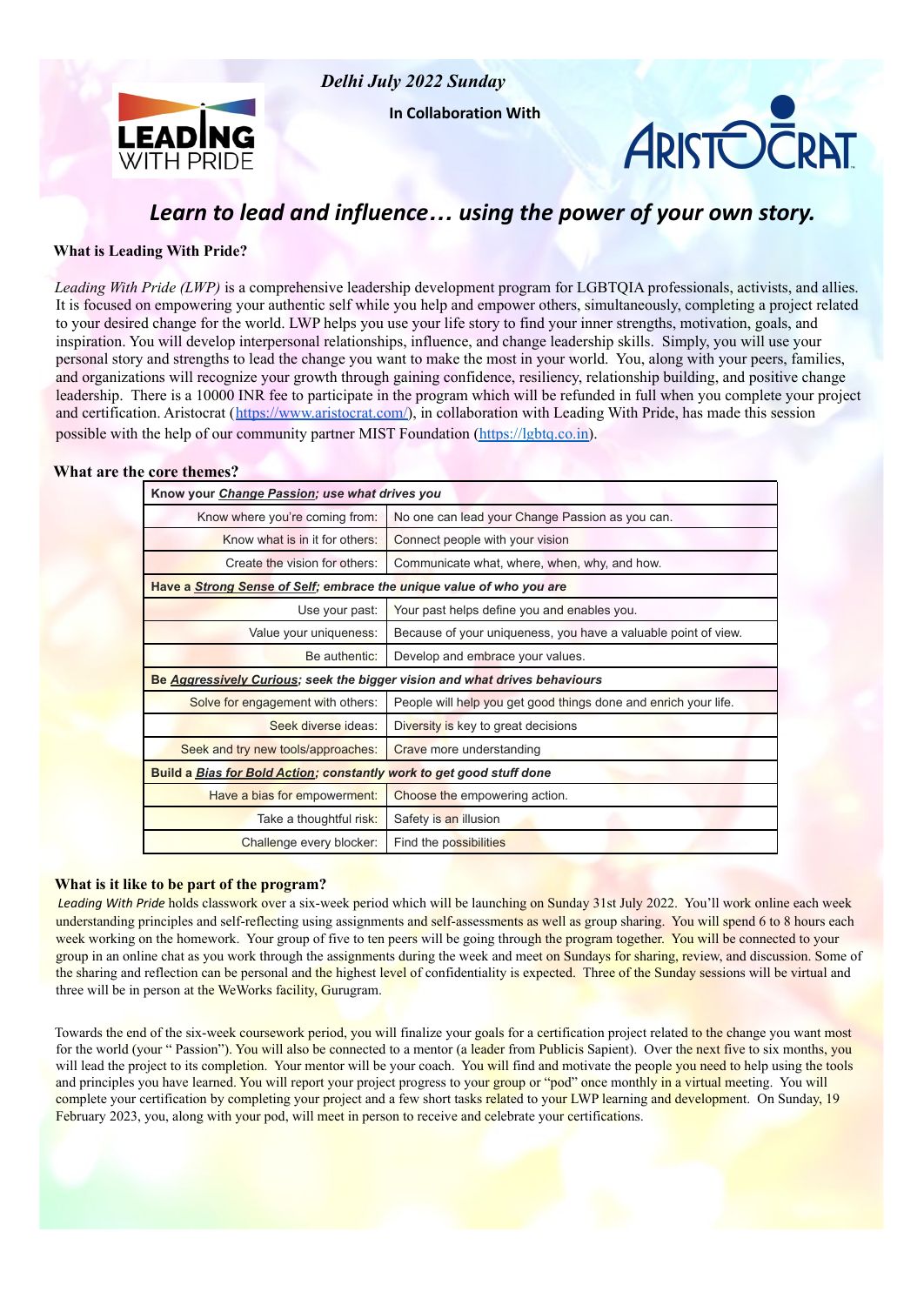#### **What must I do to participate:**

- 1. *Complete the short application* at *leadingwithpride.com*. In the application, you will be expected to tell us about what you want to change most in the world and a little bit about yourself. We also ask for your social media links and contact information. Once we get this information, we will work with you to answer your questions and get you set up for success in the program. You are expected to deposit your 10000 INR fee in this step. (Note: there are a very limited number of opportunities for individuals who struggle to pay the 10000 INR to receive loans. There are additional forms and process steps to qualify for this program. Participants are highly encouraged to self-fund through their own resources or with the help of friends and family.)
- 2. You will be sent an email notifying you that you have been accepted and can return to the website to *complete an online profile.* In the profile, you will need to provide some additional information about yourself and provide us with the contact information for a person that will assess your progress. We will call them "your assessor". This should be a person that knows you are taking this program and can fill out a short survey about your leadership skills. They can be a supervisor, friend or another associate that sees or talks with you often enough to see how you act. We use this information to objectively measure the effectiveness of the program. We will send them (and you) a survey three times; when you start the program, when you complete the coursework, and just before your certification. You should feel comfortable following up with them to ensure they have completed their survey at the correct time. Check our website for additional information on the assessor role.
- 3. After completing your profile, you can *begin the coursework* using the website tools and modules. You will be given four to six modules each week that you will need to complete prior to the **Sunday session**. Plan on six to eight hours of dedicated time and focus on completing your coursework each week. Coursework will involve reading in-depth material, watching videos, and completing quizzes and exercises, some of which will ask you to reflect on your life experiences. The work is designed to be intensive and cover a lot of important, sometimes new, and complex topics. You will need to plan time each day to work on completing the content and assignments.
- 4. In addition to the coursework, your group will meet each **Sunday. The Virtual Sunday sessions (using zoom) will start at 9:00 a.m. and finish at 5:30 p.m. with a two-hour break for Lunch. The in-person session will be at the WeWorks**, Gurugram starting at 9:00 a.m. and ending at 6:00 p.m. Lunch will be provided. You are required to **attend six sessions** fully prepared. Virtual sessions must be attended from a quiet, private place with strong and stable internet.
- 5. After completing the coursework, you will *focus on your project* work. Your mentor will coach you and the Leading With Pride staff will be available to provide additional guidance and help resolve problems. Once each month, there will be an online meeting with your group where you will report progress on your project. Additionally, you will be connected to people that have completed the Leading With Pride program and you can also reach out to them for ideas and support.
- 6. At the end of the project period, you will be expected to *complete your certification* by showing evidence of your project completion as well as some simple examples of how you have applied what you learned. The certification celebration in February is planned to be in person at the WeWorks facility, Gurugram.

## **What is the workshop schedule?**

| <b>Aristocrat Batch July- September 2022</b> |                                                       |                             |  |
|----------------------------------------------|-------------------------------------------------------|-----------------------------|--|
| <b>Batch starts</b>                          |                                                       | <b>Sunday, 31st July</b>    |  |
| Virtual Launch                               | 6:00 p.m. to 8:00 p.m.                                | Sunday, 31 July             |  |
| Virtual Sharing Session                      | 9:00 a.m. to $12:00$ noon<br>2:00 p.m. to $5:30$ p.m. | Sunday, 07 August           |  |
|                                              | <b>Independence Day Eve</b>                           |                             |  |
| Virtual Sharing Session                      | 9:00 a.m. to $12:00$ noon                             | Sunday, 21 August           |  |
|                                              | $2:00$ p.m. to 5:30 p.m.                              |                             |  |
| <b>Virtual Sharing Session</b>               | 9:00 a.m. to $12:00$ noon                             | Sunday, 28 August           |  |
|                                              | 2:00 p.m. to $5:30$ p.m.                              |                             |  |
| <b>In-person Sharing Session</b>             | 9:00 a.m. to 6:00 p.m.<br><b>Lunch Provided</b>       | Sunday, 04 September        |  |
| <b>In-person Sharing Session</b>             | $9:00$ a.m. to $6:00$ p.m.<br><b>Lunch Provided</b>   | <b>Sunday, 11 September</b> |  |
| <b>In-person Sharing Session</b>             | $9:00$ a.m. to $8:00$ p.m.                            | <b>Sunday, 18 September</b> |  |